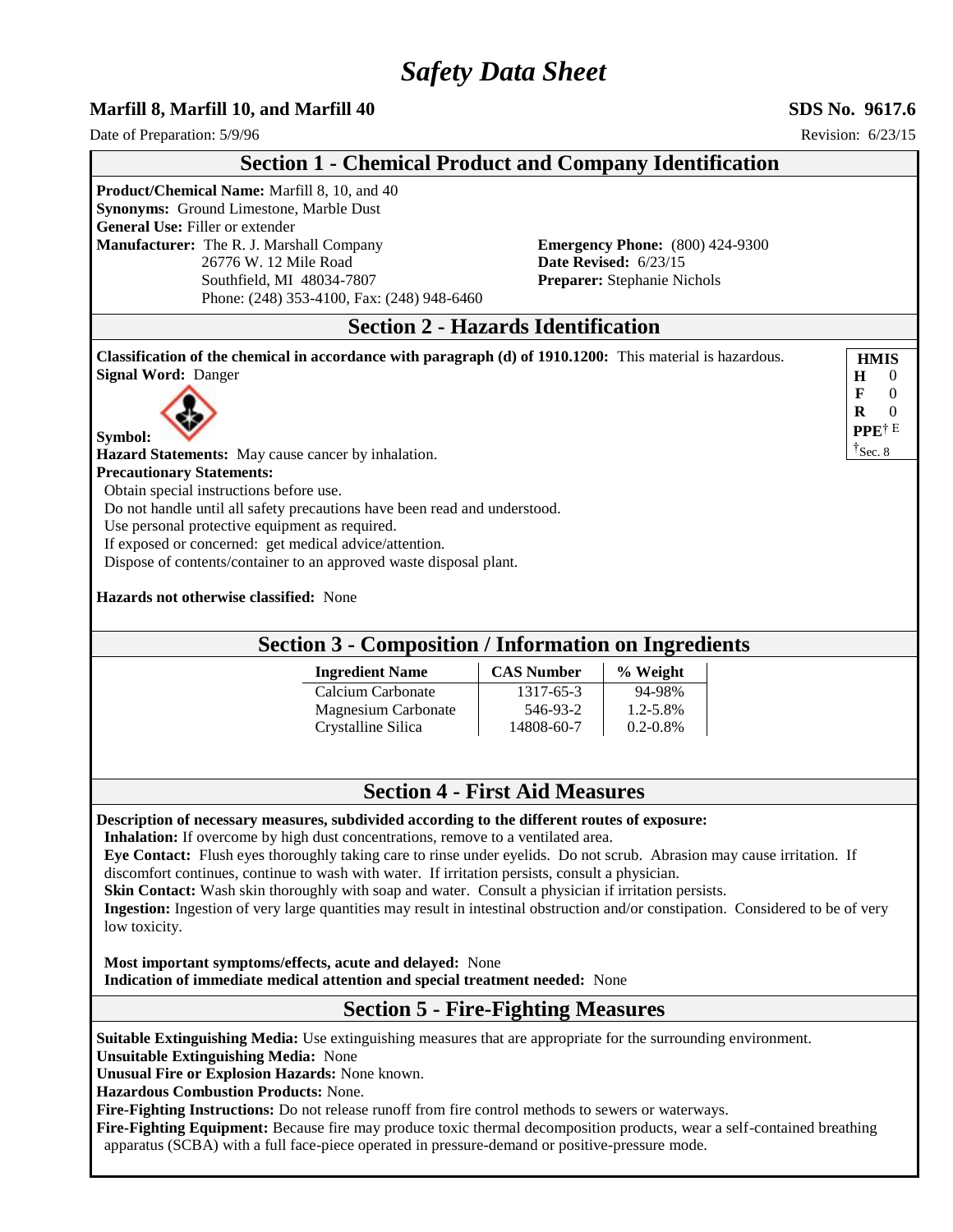### **Section 6 - Accidental Release Measures**

**Personal precautions, protective equipment, and emergency procedures:** Avoid dust formation. **Methods and materials for containment and cleaning up:** Collect solids. Recycle if possible.

### **Section 7 - Handling and Storage**

**Precautions for Safe Handling:** Avoid generating dust during handling. Provide appropriate exhaust ventilation where dust is formed.

**Storage Requirements:** Keep material dry. Do not store near acids.

### **Section 8 - Exposure Controls / Personal Protection**

### **Engineering Controls:**

**Ventilation:** Provide general or local exhaust ventilation systems to maintain airborne concentrations below OSHA PELs (Sec. 2). Local exhaust ventilation is preferred because it prevents contaminant dispersion into the work area by controlling it at its source.

**Administrative Controls:**

**Respiratory Protection:** If required wear a MSHA/NIOSH-approved respirator.

#### **Protective Clothing/Equipment:**

**Hands:** Wear protective gloves to prevent prolonged or repeated skin contact.

**Eyes:** Wear safety glasses. Contact lenses are not eye protective devices. Appropriate eye protection must be worn instead of, or in conjunction with contact lenses.

**Contaminated Equipment:** Separate contaminated work clothes from street clothes. Launder before reuse. Remove this material from your shoes and clean personal protective equipment.

**Comments:** Never eat, drink, or smoke in work areas. Practice good personal hygiene after using this material, especially before eating, drinking, smoking, using the toilet, or applying cosmetics.

|                    | <b>OSHA PEL</b>                                                                                        |             | <b>ACGIH TLV</b> |             |
|--------------------|--------------------------------------------------------------------------------------------------------|-------------|------------------|-------------|
| Ingredient         | TWA                                                                                                    | <b>STEL</b> | <b>TWA</b>       | <b>STEL</b> |
| Calcium Carbonate  | $15 \text{ mg/m}^3$<br>total dust<br>$n3$ respirable<br>5 mg/m <sup>3</sup>                            | none estab. | none estab.      | none estab. |
| Crystalline Silica | $30 \text{ mg/m}^3/(%SiO2 + 2)$ total dust<br>$10 \text{ mg/m}^3/(96 \text{SiO2} + 2)$ respirable dust | none estab. | none estab.      | none estab. |

### **Section 9 - Physical and Chemical Properties**

**Appearance:** white powder **Odor:** odorless **Odor Threshold:** not applicable **pH:** 8.5-9.5 at 10% solids **Freezing/Melting Point:** not applicable **Boiling Point:** not applicable **Flash Point:** None known. **Flash Point Method:** not applicable **Evaporation Rate:** not applicable **Flammability:** Non-flammable. **Upper/lower flammability or explosive limits:** not applicable

**Vapor Pressure:** not applicable **Vapor Density (Air=1):** not applicable **Relative Density:** 2.71 **Water Solubility:** negligible **Other Solubilities:** not available **Partition coefficient:** n-ocatanol/water; not applicable **Auto-ignition Temperature:** not applicable **Decomposition temperature:** 1799°F (981°C) **Viscosity:** not applicable

## **Section 10 - Stability and Reactivity**

**Reactivity:** This product is stable at room temperature in closed containers under normal storage and handling conditions. **Chemical Stability:** No stability concerns.

**Possibility of Hazardous Reactions:** Calcium Carbonate will react with acids to form carbon dioxide.

**Conditions to Avoid:** Keep away from acids.

**Incompatible Materials:** Acids

**Hazardous Decomposition Products:** CO<sub>2</sub>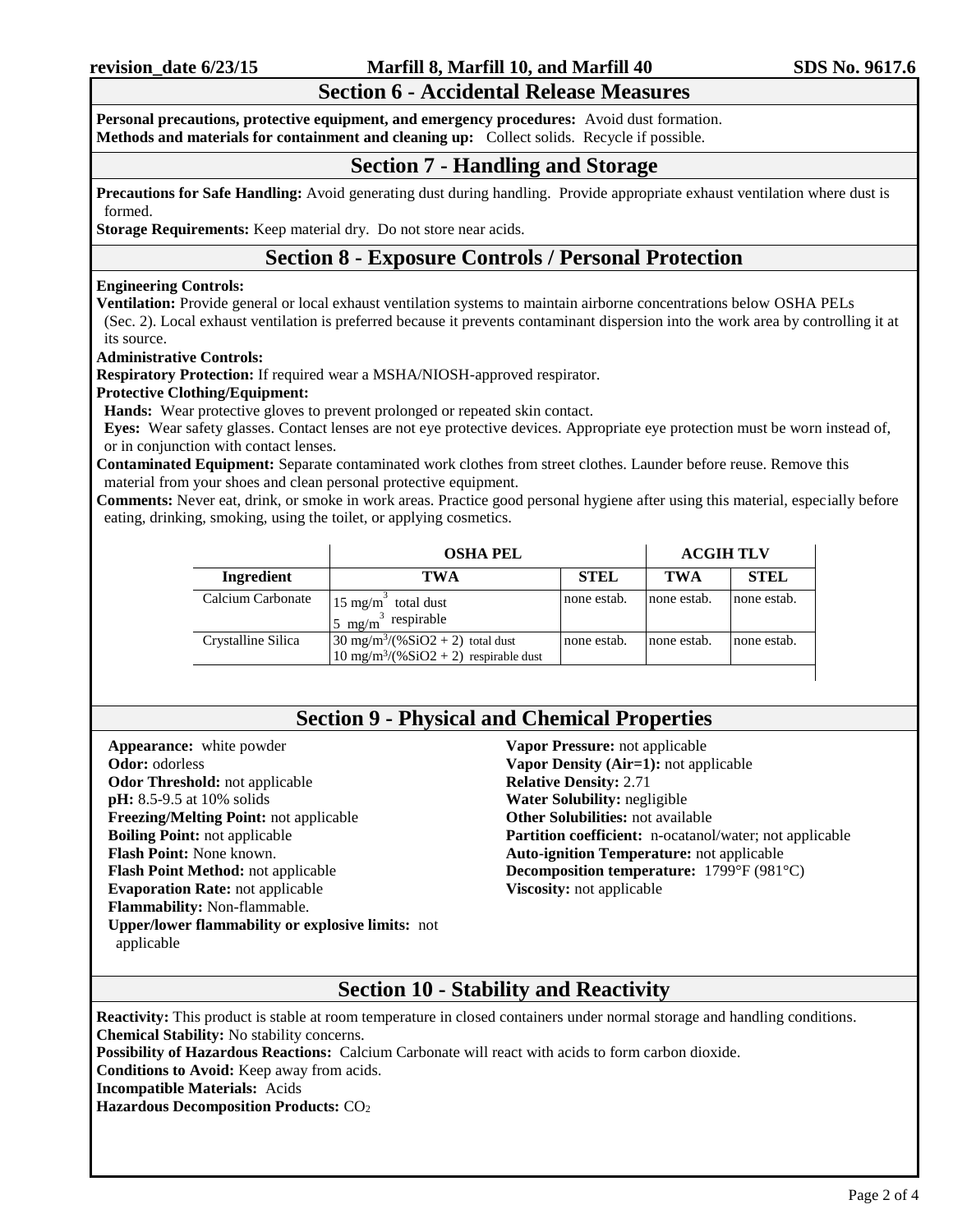**Information on the likely routes of exposure:** Inhalation, Eye, Skin.

#### **Symptoms related to the physical, chemical, and toxicological characteristics:**

**Eye:** May cause irritation through mechanical abrasion.

**Skin:** May cause irritation through mechanical abrasion.

**Inhalation:** May result in mild irritation of the respiratory tract.

**Ingestion:** Unlikely.

 **Delayed and immediate effects and also chronic effects from short- and long-term exposure:** Long term exposure to crystalline silica can cause lung injury (silicosis).

**Numerical measures of toxicity:** LD50 Oral (rat): >5000 mg/kg.

 **Carcinogenicity:** IARC and NTP have determined that crystalline silica inhaled from occupational sources can cause cancer in humans. Risk of injury is dependent on the duration and level of exposure.

### **Section 12 – Ecological Information**

**Ecotoxicity:** Not hazardous **Persistence and degradability:** not applicable **Bioaccumulative potential:** not applicable

**Mobility in soil:** not applicable

### **Section 13 – Disposal Considerations**

**Disposal:** Recycle if possible or landfill. This substance is inert and does not require special disposal methods. Follow applicable Federal, state, and local regulations.

### **Section 14 – Transport Information**

**DOT Transportation Data (49 CFR 172.101):** This product is not classified as dangerous under the transport regulations for road, rail, sea, or air transport.

**UN Number:** None **UN proper shipping name:** None **Transport hazard class(es):** None **Packing group:** None **Environmental hazards:** None **Transport in bulk according to Annex II of MARPOL 7/78 and the IBC Code:** not applicable **Special precautions:** None

## **Section 15 – Regulatory Information**

#### **EPA Regulations:**

RCRA Hazardous Waste Number: Not listed (40 CFR 261.33) RCRA Hazardous Waste Classification (40 CFR 261.??): Not classified CERCLA Hazardous Substance (40 CFR 302.4) Not listed SARA Toxic Chemical (40 CFR 372.65): Not listed

SARA EHS (Extremely Hazardous Substance) (40 CFR 355): Not listed

#### **OSHA Regulations:**

Air Contaminant (29 CFR 1910.1000, Table Z-1, Z-1-A): Not listed

#### **TSCA**

This substance or all of its components are on the Chemical Substances Inventory of the Toxic Substance Control Act (TSCA Inventory [USA]). Please note that this product is not subject to any legal reporting requirements under these acts. **FDA**-Food Additives Generally Recognized as Safe (GRAS): 21CFR184.1409 **FDA**: 21CFR175.105, 21CFR175.300, 21CFR176.170, 21CFR176.180, 21CFR177.1210, 21CFR178.3297, 40CFR180.1011(c)

**California Proposition 65:** This product contains a chemical known to the State of California to cause cancer.